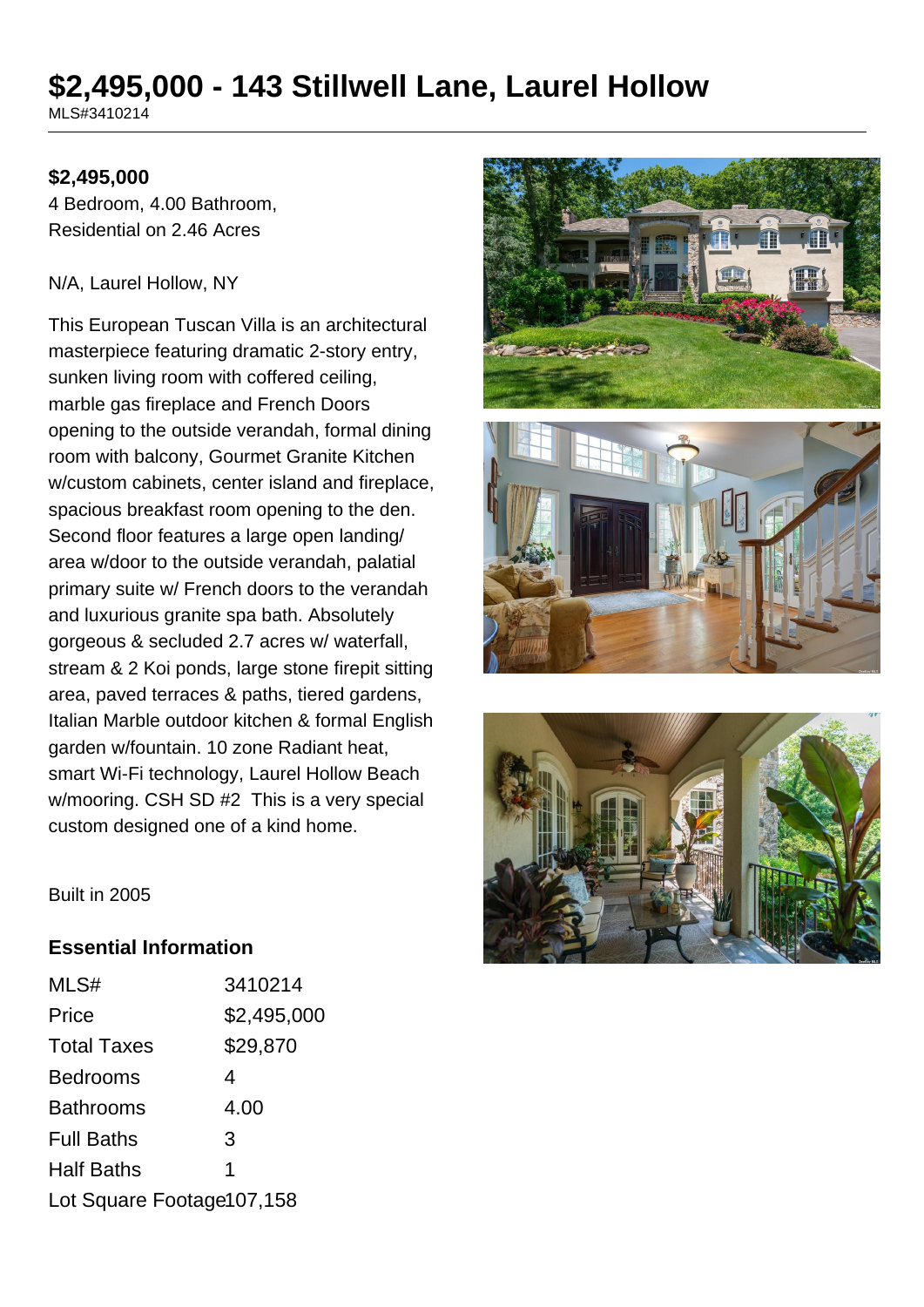| Acres             | 2.46                           |
|-------------------|--------------------------------|
| <b>Year Built</b> | 2005                           |
| <b>Type</b>       | Residential                    |
| Sub-Type          | <b>Single Family Residence</b> |
| <b>Style</b>      | Colonial                       |
| <b>Status</b>     | Active                         |

# **Community Information**

| Address      | <b>143 Stillwell Lane</b> |
|--------------|---------------------------|
| Subdivision  | N/A                       |
| City         | <b>Laurel Hollow</b>      |
| County       | <b>Nassau</b>             |
| <b>State</b> | NY                        |
| Zip Code     | 11791                     |

# **Amenities**

| <b>Features</b> | Wooded, Stone/Brick Wall, Near Public Transit, Private |
|-----------------|--------------------------------------------------------|
| Parking         | Private, Attached, 2 Car Attached                      |
| # of Garages    | 2                                                      |
| Garages         | Private, Attached, 2 Car Attached                      |
| View            | Park/Greenbelt, Panoramic, Other                       |
| Waterfront      | Beach Access, Lake/Pond/Stream                         |

# **Interior**

| Interior                 | Hardwood                                                                                                                                                                                                                      |
|--------------------------|-------------------------------------------------------------------------------------------------------------------------------------------------------------------------------------------------------------------------------|
| <b>Interior Features</b> | Smart Thermostat, Cathedral Ceiling(s), Den/Family Room, Eat-in<br>Kitchen, Formal Dining Room, Entrance Foyer, Granite Counters, Marble<br>Bath, Marble Countertops, Master Bath, Powder Room, Storage, Walk-In<br>Closed(s) |
| Appliances               | Cooktop, Dishwasher, Dryer, Freezer, Microwave, Oven, Refrigerator,<br>Washer, ENERGY STAR Qualified Dishwasher, ENERGY STAR<br>Qualified Dryer, ENERGY STAR Qualified Refrigerator, ENERGY STAR<br><b>Qualified Washer</b>   |
| Heating                  | Oil, Other, Radiant                                                                                                                                                                                                           |
| Cooling                  | <b>Central Air</b>                                                                                                                                                                                                            |
| Fireplace                | <b>Yes</b>                                                                                                                                                                                                                    |
| # of Fireplaces          | 3                                                                                                                                                                                                                             |
| Has Basement             | Yes                                                                                                                                                                                                                           |
| <b>Basement</b>          | <b>Full, Partially Finished</b>                                                                                                                                                                                               |